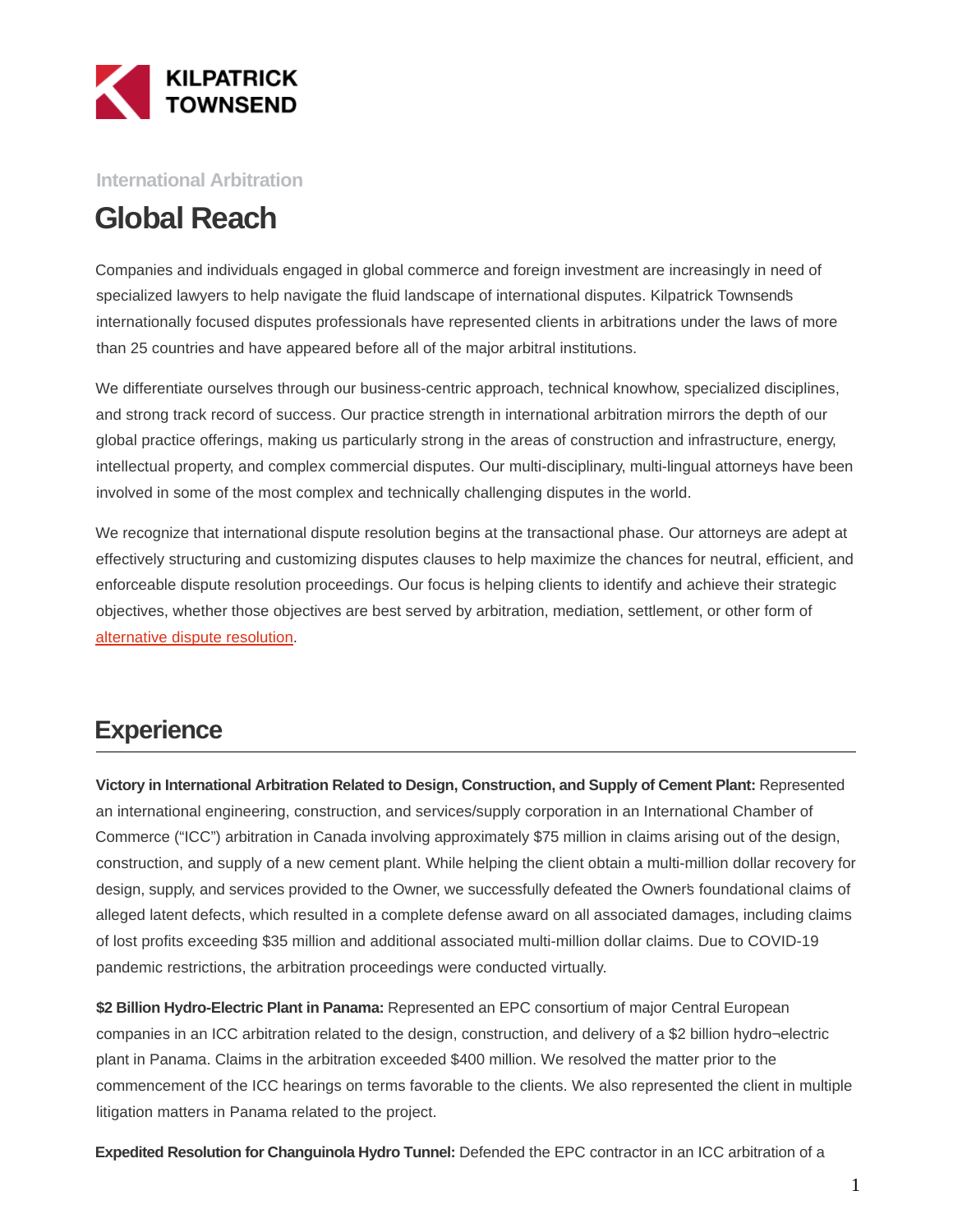

\$100+ million claim arising out of the design and construction of the headrace tunnel for a hydro-electric plant in Panamá. After several weeks of hearings, we filed an Application for Expeditious Determination (essentially summary judgment). The Tribunal adjourned the hearings, requested further briefing, and ultimately granted our Application dismissing all of the Owner/Claimant's claims in their entirety and awarding our clients over \$10 million in fees and costs.

**Malaysian Offshore Oil Facility:** Represented a worldwide oil and gas organization with respect to disputes against various EPC contractors retained to perform the design, construction, and commissioning of an off-shore oil production, storage, and off-loading facility located in the South China Sea, off the coast of Malaysia. The project cost was in excess of \$2 billion. We were involved in formal dispute resolution processes in Malaysia and negotiated other claims with various EPC contractors throughout Europe. In addition, we asserted claims by our client against various of its EPC contractors, most contracts which included limitation of liability provisions tied to a specified percentage of the EPC contract price.

**International Arbitration Related to Defects at a Solar Power Plant:** Represented the Owner of a billion dollar concentrated solar power plant project in an ICC arbitration against a Spanish EPC Contractor. The Owner's claims in excess of \$900 million related to alleged design and construction defects and the failure of the plant to achieve the performance guarantees. The matter was settled just prior to the commencement of the ICC hearings.

**ICDR Win for IMAX:** Represented IMAX in an international arbitration administered by ICDR in New York against claims of wrongful use of alleged trade secrets and confidential information obtained in a license agreement with 3DMG to certain patents involving 3D technology, as well as claims of wrongful refusal to pay royalties for alleged use of the patented technology with certain IMAX 3D films. After discovery, the ICDR ordered a stay and USPTO reexamination, which subsequently invalidated 3DMG's patents.

**\*Defeated \$700 Million in Fuel Contract Claims:** Represented the largest electric utility in Japan and the 4th largest electric utility in the world in the defense of \$700 million in claims in Tokyo-seated ICC arbitration against a Canadian mining conglomerate. Client defeated 94% of the alleged damages. A runaway win given the magnitude of the claims.

**\*Design Dispute over Critical Nuclear Components:** Represented a Japanese multinational engineering, construction, and heavy equipment company and its subsidiaries in a \$7 billion ICC arbitration involving claims for the alleged failure of certain critical components at a Southern California power plant. Clients were found to be the "prevailing party," and were awarded fees and costs in excess of \$58 million.

**\*Preserving Global License Rights for Nuclear Technology:** Represented Japanese supplier of nuclear steam supply systems in intellectual property licensing dispute before the ICC in Switzerland concerning the use of nuclear computer codes and related technology. Client defeated \$400 million in claims and recovered in excess of \$12 million in counterclaims.